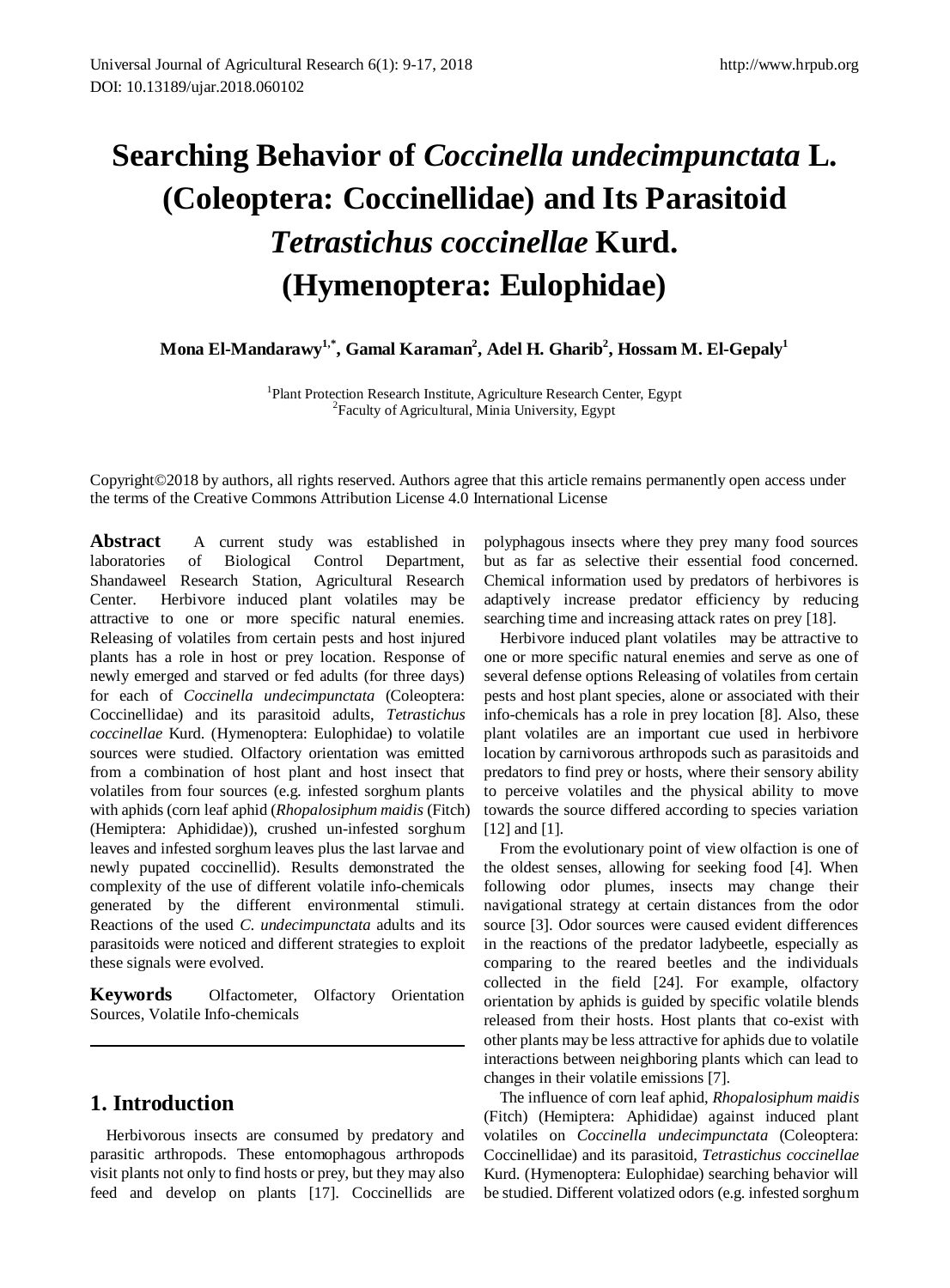plants with aphids, crushed un-infested sorghum leaves and infested sorghum leaves plus the last larvae and newly pupated coccinellid) in olfactometer were tested. Strategies to exploit signals on newly emerged and starved or fed adults for the studied prey and its parasitoid were evolved.

## **2. Materials and Methods**

#### **a. Rearing Techniques**

**Predator:** The mass rearing of *C. undecimpunctata* was initiated with adult coccinellids collected from sorghum field in Shandaweel Research Station at Sohag Governorate. Corn leaf aphids, *R. maidis* were used as a prey for *C. undecimpunctata* in standardized environmental conditions of  $(26 \pm 2^{\circ}\text{C}$  and  $65 \pm 10\%$  R.H.). The host plant used was *Sorghum bicolor*.

**Parasitoid:** Collected pupae of *C. undecimpunctata*  were introduced individually in vials covered with muslin cloth. Throughout their developmental period, suitable foods were daily provided until emergence of either the predator or the parasitoid. Emerged parasitoids from each coccinellid cocoon were tested for measuring the olfactory responses.

#### **b. Tests**

1. Response of the predator and its parasitoid to odor source flowed from the chambers of an olfactometer device:

Predator and its parasitoid behavior were evaluated in an airflow olfactometer under the temperature of  $26 \pm 2^{\circ}C$  and  $65 \pm 5\%$  R.H. The olfactometer consisted of a circular central arena with four arms at 90 degrees, each one with a cylindrical chamber at the end [6]. Ladybeetle and its parasitoid were introduced into the central arena. An odor source was randomly placed in three chambers (active chambers), while the other one was empty (inactive chambers) [14]. One crushed piece of leaf (5cm×1cm) cut from sorghum was used in each treatment. Infested leaves were obtained from sorghum plants infested with *R. maidis*  nymphs prior to put in the device chamber.

The olfactometer was placed in a box covered from inside by a black cloth in to avoid the distraction of predator or parasitoid by the other visual stimuli [19].

#### 2. Treatment Evaluation

#### a. *C. Undecimpunctata* Behavior

As described by [12] (but with some changes, the odor sources introduced in the olfactometer were: **a.** crushed un-infested sorghum leaf (5cm×1cm) obtained from the apical or flag (the  $1<sup>st</sup>$  leaf on corn plant); **b.** sorghum leaf  $(5cm \times 1cm)$  obtained from an apical branch infested with 30 aphids; **c.** thirty aphids, *R. maidis* and **d.** empty chamber.

To evaluate the *C. undecimpunctata* adult (1 individual) placed in central arena which was: **a.** newly emerged reared adult; **b.** emerged adult starved for three days; **c.** adults fed on aphids for three days.

Number of visits by tested *C. undecimpunctata* adults to each chamber were recorded during a 30 mins period ( $n =$ 10 for each treatment). Coccinellids that did not choose a chamber within the treated period were considered to be "non-responders".

b. Parasitoid Behavior

Odor sources used were: **a.** crushed uninfested sorghum leaf (5cm×1cm) obtained from the flag leaf; **b.** sorghum leaf (5cm×1cm) obtained from an apical branch infested with 30 aphids; **c.** infested sorghum leaf + a larva of last coccinellid instar  $+$  a newly formed pupa and **d.** empty chamber.

b. 1. Evaluation of the whole parasitoid adults emerged from a predator cocoon and placed in central arena in the form of:

**a.** newly emerged from reared host; **b.** 2 days after emergence from host; **c.** 2 days after emergence from host + honey dew.

Number of individuals visited each chamber were recorded during a 30 mins period  $(n = 10$  for each treatment).

b. 2. Evaluation of only one parasitoid adult that placed in central arena in the form of: a. newly emerged from reared host; b. 2 days after emergence from host; c. 2 days after emergence from host + honey dew.

Number of visits to each chamber were recorded for a period of 30 min. ( $n = 10$  for each treatment).

Parasitoid individuals that did not choose a chamber within the treated period were considered to be "non-responders".

The olfactometer was cleaned with 96% ethanol and allowed to dry before introducing each of the predator or parasitoid into the chamber.

#### **Statistical Analysis**

Data were analyzed statistically using the PC-STAT software program. Analysis of variance for the mean number of parasitoid adults (of the whole emerged parasitoids from a coccinellid cocoon) that responded to different odors was estimated. These mean numbers were compared by the co-variance analysis to avoid the errors due to the different in numbers of the gregarious emerged parasitoids (introduced in the central of olfactometer) that used in each of the ten replicates.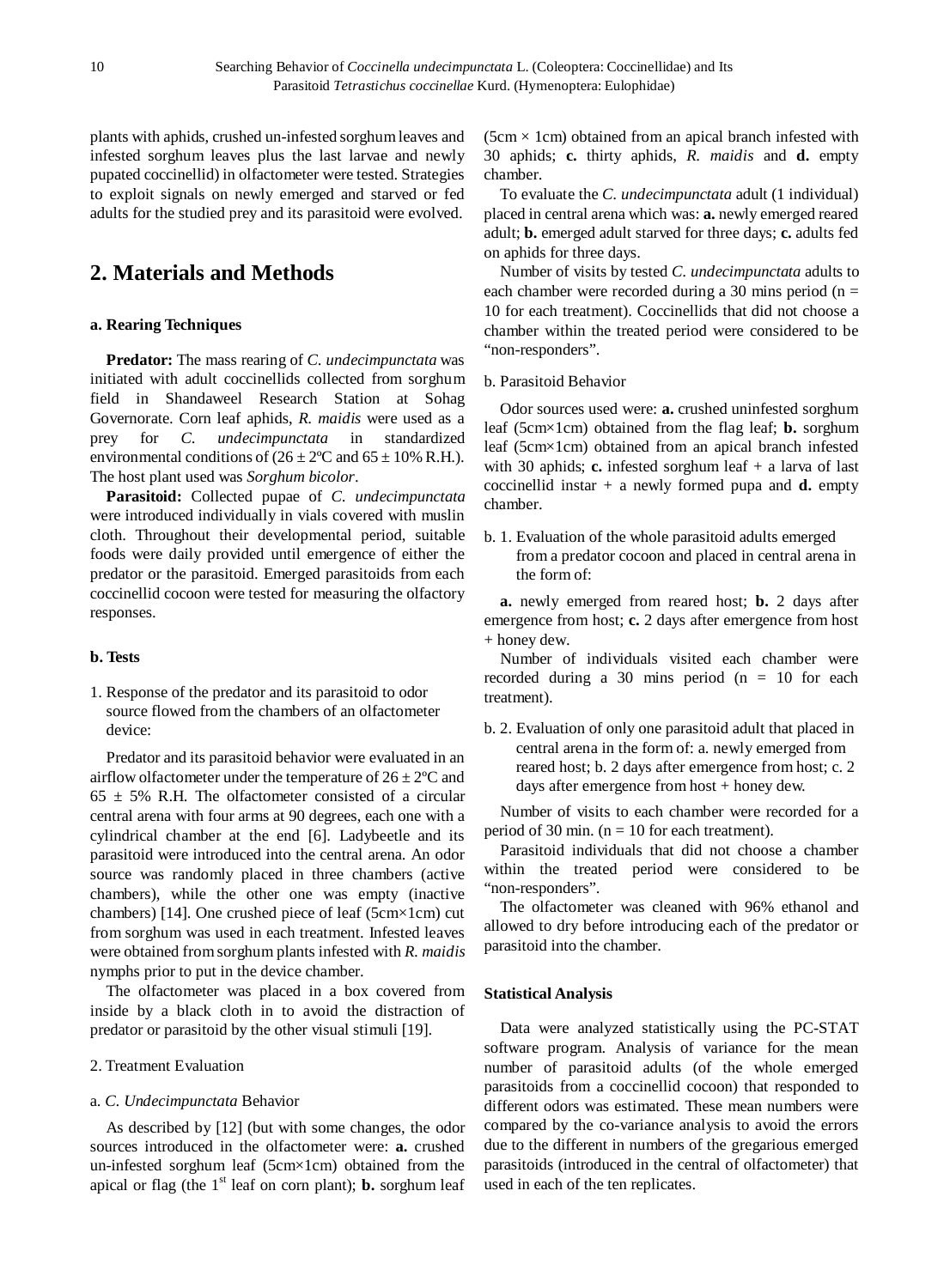### **3. Results**

**Olfactometric Response of the Predator,** *C. Undecimpunctata* **Adults and their Parasitoid Adults to Volatile Info-chemicals Associated with Sorghum Plants and the Aphid Prey:**

#### **3.1. Olfactometric Response of** *C. Undecimpunctata* **Adults to Volatile Info-chemicals Associated with Sorghum Plants and Aphid Prey:**

3.1.1. Response of Newly Emerged *C. undecimpunctata* Adults

Data illustrated in Figure 1 are showed the response of newly emerged *C. undecimpunctata* adults towards three odors emitted from crushed un-infested sorghum leaf, sorghum leaf infested with 30 aphids and thirty aphids alone (active chambers) in addition to the empty chamber. Coccinellids that did not choose a chamber within the treated period were considered to be "non-responders".

Through olfactometer experiments, predator adults were insignificantly visited to the five chambers. *C. undecimpunctata* adults were attracted to volatiles emitted from sorghum plants infested with aphids then crushed un-infested sorghum leaf with 10 and 8 individuals, respectively, whoever, odors emitted from aphid alone recorded 4 predators and finally, the empty chamber recorded 2 individuals. Furthermore, 6 individuals were not response to any of emitted odors "non-response".

#### 3.1.2. Response of *C. undecimpunctata* Adults Starved Three Days

Three days starved ladybeetle tended to the infested sorghum leaf  $+30$  aphids with 10 predators from thirty ones. Aphid alone and damage sorghum plant treatments received 8 and 6 individuals, respectively. Only 2 individuals were recorded in the empty chamber but 4 ones from the thirty tested individuals not responded to any odors (Figure 2). Mean numbers of visits were non-significantly differences in between the different chambers.

#### 3.1.3. Response of *C. undecimpunctata* Adults Fed on Aphid for Three Days

Seven and eight of adults that fed on aphids for three days with sufficient numbers of aphid, responded to crush sorghum leaf and infested sorghum leaf, respectively. In case of the chamber provided with the thirty aphids alone and the empty one, 5 and 3 adults were responded, respectively. On the other hand, 7 adults were found not responded in this experiment (Figure 3). Predators visited insignificantly differences to all chambers.



Figure 1. Response of newly emerged *C. undecimpunctata* adults towards odors emitted from un-infested sorghum leaf, sorghum leaf infested with 30 aphids, thirty aphids and empty olfactometer chamber. Bars with similar letters are insignificantly different (ANOVA test).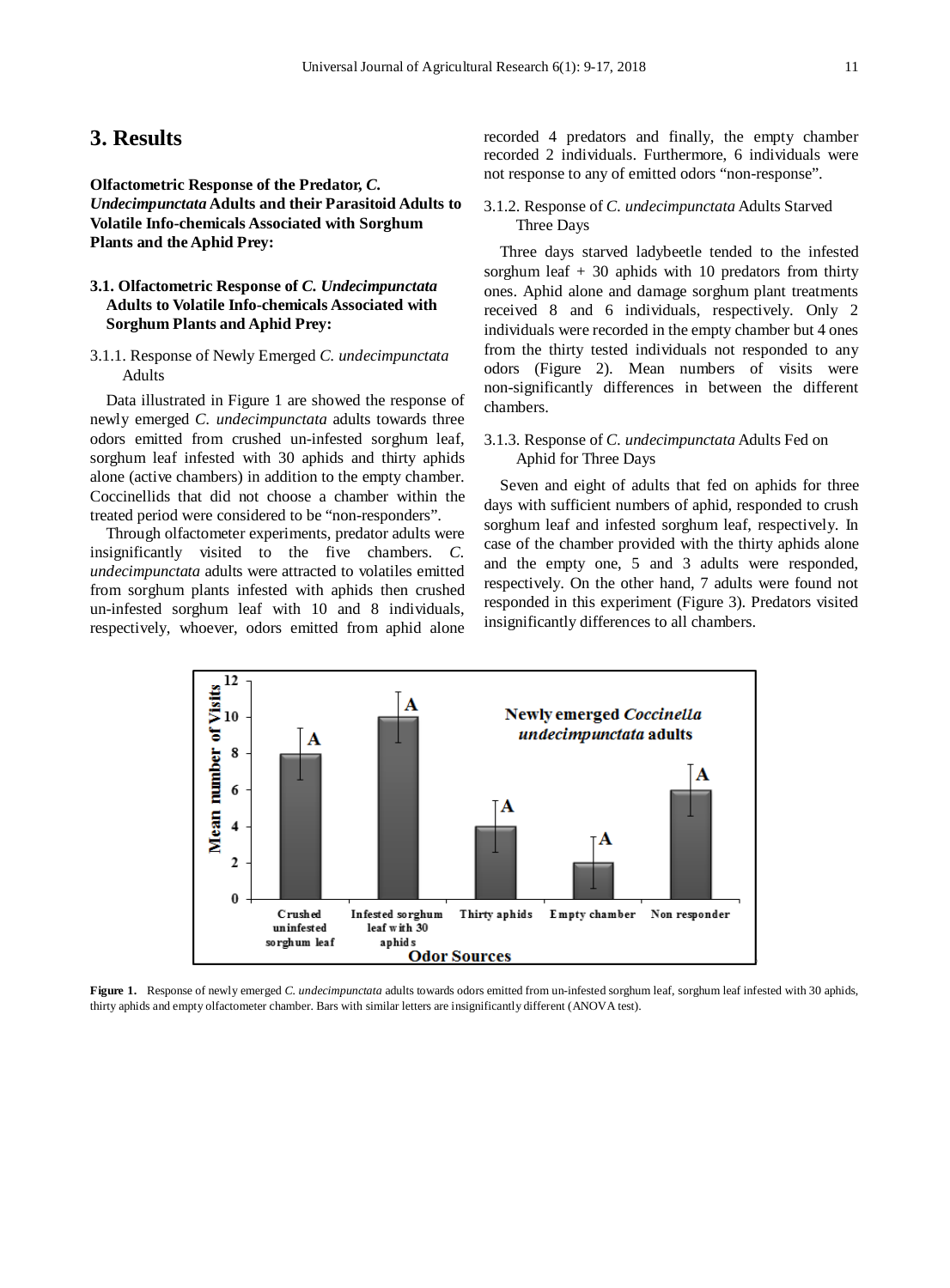

Figure 2. Response of *C. undecimpunctata* adults starved three days towards odors emitted from crushed un-infested sorghum leaf, sorghum leaf infested with 30 aphids, only thirty aphids and empty chamber. Bars with similar letters are insignificantly different (ANOVA test).



Figure 3. Response of *C. undecimpunctata* adults fed for three days towards odors emitted from crushed un-infested sorghum leaf, sorghum leaf infested with 30 aphids, thirty aphids and empty chamber. Bars with similar letters are insignificantly different (ANOVA test)



Figure 4. Response of newly emerged parasitoid adults towards odors emitted from crushed un-infested sorghum leaf, infested sorghum leaf with 30 aphids, infested sorghum leaf + a last coccinellid larva + a newly formed pupa and empty chamber. Bars with different letters are varied significantly  $(ANOVA test, P< 0.05)$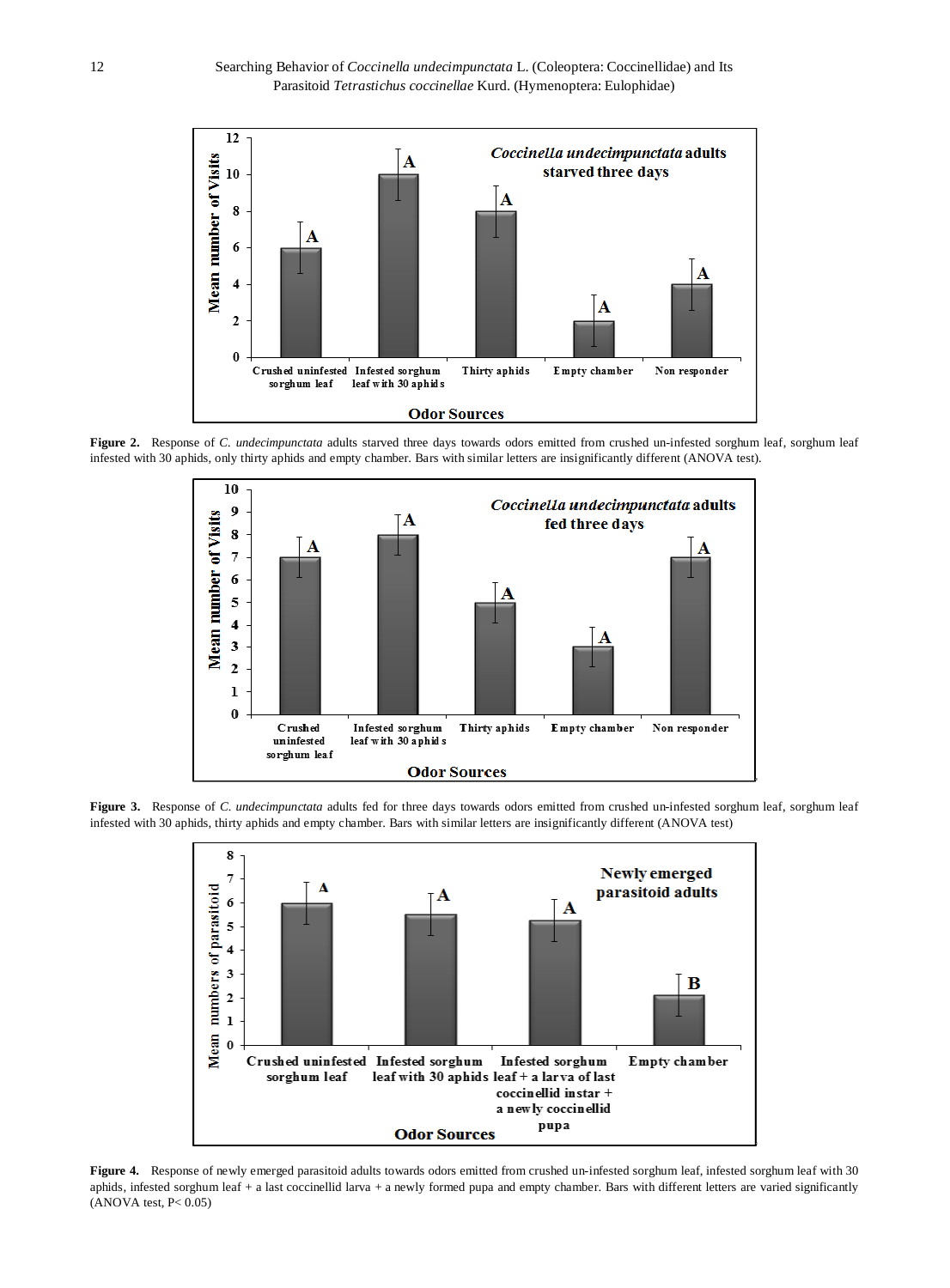#### **3.2. Olfactometric Response of Parasitoid Adults to Volatile Info-chemicals Associated with Sorghum Plants, Aphid and its Host**

- 3.2.1. Olfactometric Response of Parasitoid Adults Emerged from One Coccinellid Coccon
- 3.2.1.1. Newly Emerged Parasitoid Adults

Responding of newly emerged parasitoid adults toward odors emitted from the crushed un-infested sorghum leaf, sorghum leaf infested with 30 aphids, sorghum leaf infested with 30 aphids + a larva of last coccinellid instar + a newly coccinellid pupa, in addition to the empty chamber were illustrated in Figure 4. Parasitoid adults that did not choose a chamber within the treated period were considered to be "non-responders".

Data showed that the empty chamber recorded the lowest significant number of parasitoid adults of 2.11 adults as compared to the rest chambers. No significant differences were found between crushed un-infested sorghum leaf, sorghum leaf infested with 30 aphids and sorghum leaf infested with 30 aphids  $+$  a larva of last coccinellid instar + a newly coccinellid pupa chambers with average numbers of 5.97, 5.52 and 5.26 parasitoids, respectively.

#### 3.2.1.2. Two Days Starved Parasitoid Adults

The four chambers were differed significantly in parasitoid response adults. A chamber contained the infested sorghum leaf with a coccinellid host recorded the highest respond with 5.37 parasitoids, then followed by chambers of crushed un-infested sorghum leaf and sorghum leaf infested by 30 aphids with 3.62 and 3.82 parasitoids, respectively, where the last two insignificantly differed. Empty chamber recorded the last response (Figure 5).



Figure 5. Response of two days starved parasitoid adults towards odors emitted from crushed un-infested sorghum leaf, infested sorghum leaf with 30 aphids, infested sorghum leaf + a last larvae of coccinellid + a newly formed pupa and empty chamber. Bars with different letters are varied significantly  $(ANOVA test, P< 0.05)$ 



Figure 6. Response of three days starved parasitoid adults towards odors emitted from crushed un-infested sorghum leaf, infested sorghum leaf with 30 aphids, infested sorghum leaf + a last larvae of coccinellid + a newly formed pupa and empty chamber. Bars with different letters are varied significantly (ANOVA test, P< 0.05)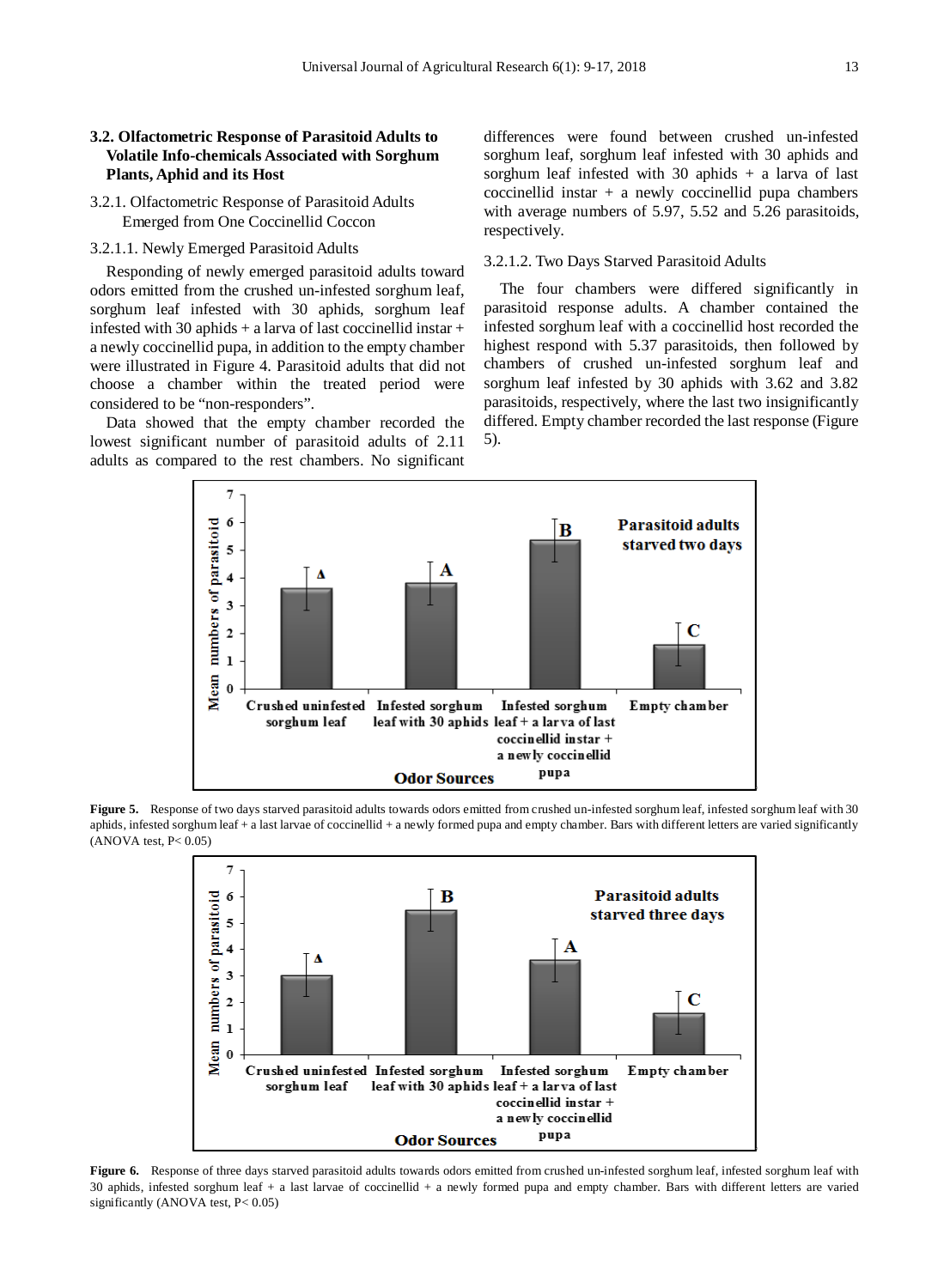#### 3.2.1.3. Three Days Starved Parasitoid Adults

Data showed that the four situations of response could be arranged in ascending order into three significantly groups as follow: (1) chamber of sorghum leaf infested with 30 aphids contained 5.49 parasitoids, (2) chambers of crushed un-infested sorghum leaf and of (a larva of last coccinellid instar + a newly coccinellid pupa) contained 3.03 and 3.59 parasitoids, respectively, and (3) those of empty chamber with 1.60 parasitoids (Figure 6).

#### 3.2.1.4. Response of Parasitoid Adults Fed for Three Days

Chambers contained sorghum leaf infested with 30 aphids + a larva of last coccinellid instar + a newly coccinellid pupa chambers responded by 5.37 parasitoids, but those of crushed un-infested sorghum leaf and sorghum leaf infested with 30 aphids by 3.62 and 3.82 parasitoids, respectively. Empty chamber of non-responded adults was affected by 1.62 parasitoids (Figure 7). Data presented that the four situations of response could be arranged in ascending order into three significantly groups.



Figure 7. Response of parasitoid adults fed for three days towards odors emitted from crushed un-infested sorghum leaf, infested sorghum leaf with 30 aphids, infested sorghum leaf + a last larvae of coccinellid + a newly formed pupa and empty chamber. Bars with different letters are varied significantly  $(ANOVA test, P< 0.05)$ 



Figure 8. Response of newly emerged parasitoid females towards odors emitted from crushed un-infested sorghum leaf, infested sorghum leaf with 30 aphids, infested sorghum leaf + a last larvae of coccinellid + a newly formed pupa and empty chamber. Bars with similar letters are insignificantly different (ANOVA test)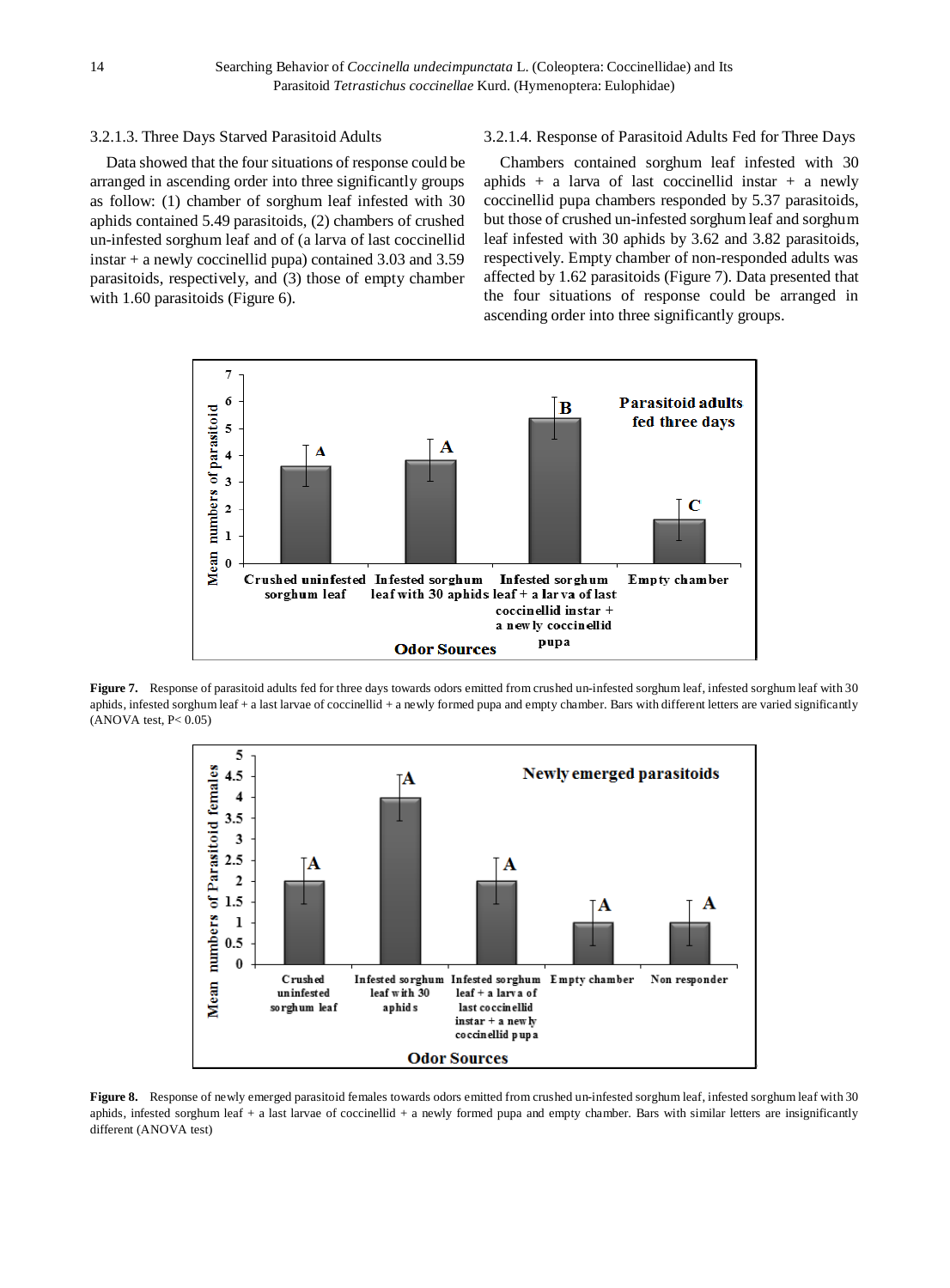#### **3.2.2. Olfactometric Response of Parasitoid Females to Volatile Infochemicals Associated with Sorghum Plants, Aphid and its Host:**

#### 3.2.2.1. Response of Newly Emerged Parasitoid Females

Data in Figure 8 illustrated the response of newly emerged parasitoid females towards the odors emitted from crushed un-infested sorghum leaf, sorghum leaf infested with 30 aphids, sorghum leaf infested with 30 aphids  $+$  a larva of last coccinellid instar  $+$  a newly coccinellid pupa, in addition to the empty chamber or the non-responded ones.

Results indicated that the chambers of crushed un-infested sorghum leaf, sorghum leaf infested with 30 aphids and (sorghum leaf infested with 30 aphids + a larva of last coccinellid instar  $+$  a newly coccinellid pupa) received 2, 4 and 2 parasitoid adults, respectively, from 10 adults. One of the two remained adults was found in empty chamber, which was not responded to any chamber. The response of parasitoid females between all chambers differed non-significantly.

#### 3.2.2.2. Response of Parasitoid Females Starved for Three Days

As shown in Figure 9, the parasitoid females of 2, 3, 3 and 1 tended to the chambers contained crushed un-infested sorghum leaf, sorghum leaf infested with 30 aphids, (sorghum leaf infested with 30 aphids  $+$  a larva of last coccinellid instar  $+$  a newly coccinellid pupa) and the empty chamber, respectively. One parasitoid adult did not respond to any of the others. Parasitoid females were responded statistically non-significant to all contained chambers.



Figure 9. Response of parasitoid females starved for three days towards odors emitted from crushed un-infested sorghum leaf, infested sorghum leaf with 30 aphids, infested sorghum leaf + a last larvae of coccinellid + a newly formed pupa and empty chamber. Bars with similar letters are insignificantly different (ANOVA test).



Figure 10. Response of parasitoid females fed for three days towards odors emitted from crushed un-infested sorghum leaf, infested sorghum leaf with 30 aphids, infested sorghum leaf + a last larvae of coccinellid + a newly formed pupa and empty chamber. Bars with similar letters are insignificantly different (ANOVA test).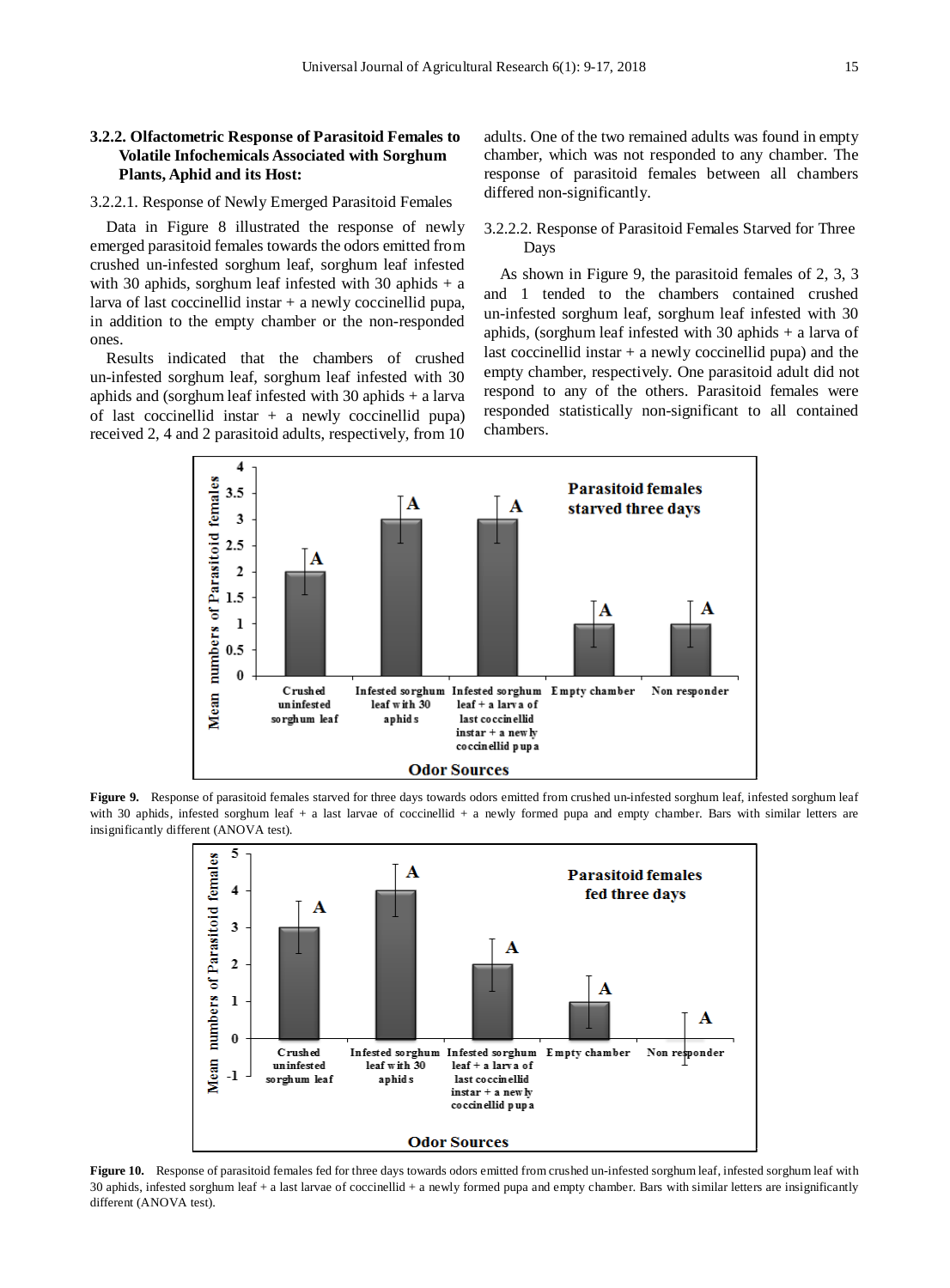#### 3.2.2.3. Response of Parasitoid Females Fed for Three Days

Three of 10 parasitoid females were found on chamber of crushed un-infested sorghum leaf. However, four parasitoid adults were recorded on chamber of sorghum leaf infested with 30 aphids. Also, two parasitoid adults were recorded on chamber of (sorghum leaf infested with 30 aphids + a larva of last coccinellid instar + a newly coccinellid pupa). Empty chamber received one parasitoid adult. No parasitoid adults were found in the non-responder chamber (Figure 10). Parasitoid adults are responded non-significantly differences to all contained chambers.

## **4. Discussion**

The olfactometer results indicate that behavior of adult coccinellids was influenced by volatiles emitted from infested sorghum plants and damage sorghum plant. Perhaps, they referred to the existence of shared role of insects and plants to attract predator. These results are supported by [17] observed that volatile chemicals are emitted in response to feeding by herbivorous arthropods and serve to guide predators to their prey. [18] found that coccinellids not receptive to volatiles emitted from aphids and it is less likely that aphid emit kairomonal substances only when feeding. Volatiles emitted signal from infested plant to predators of herbivores that their prey was in the vicinity [22]. [13] suggested that volatiles associated with prey feeding damage on a host and prey waste products may play a more important role in prey-finding of *Harmonia axyridis* than volatiles associated with prey items alone.

Aforementioned results indicated that adult ladybeetles did not visit the chambers randomly. Adults of *Cyclonida sanguinea* were strongly attracted to the odors of infested tomato leaves [12]. Likewise, [13] illustrated that more beetles preferred naturally infested buckthorn over un-infested buckthorn. Beetles preferred the odor of the particular cultivar, after feeding for 24 h on the cultivated aphids. Although in experienced ladybirds preferred odor of an aphid-infested barley cultivar over un-infested plants of the same cultivar, after feeding experience on a different cultivar this preference disappeared [10]. Adult ladybird beetles usually orient their movement towards prey using olfactory cues [23]. In addition, the oldest ladybirds seem to avoid colonies with an accumulation of honeydew [15]. In dissimilarity, [9] reveled that plant leaves alone of (*Vicia faba*, *Brassica napus* and *Salix alba*) or in association with non-stressed of three aphid species did not have any attraction for predator. Also, attraction to herbivory info-chemicals might occur only at certain densities of aphids, which feeding on the plant was given responsiveness in searching and oviposition behavior in coccinellids related to prey densities [23].

In accordance with our findings, [1] noticed that from

perception sensitivity and odor dispersal, the host finding influenced when hosts are heterogeneously distributed. [21] found that predators and parasitoids are attracted by volatiles emitted by plants under attack by herbivores. Also [13] discovered that when herbivores feed on plants, the injured plants respond by producing and releasing odors that are exploited by natural enemies of the herbivores to locate their preys and hosts. On the other hand, [5] mentioned that *Cis*-jasmone were attractive to aphid parasitoids in laboratory bioassays where *Cis*-jasmone is emitted naturally from plants after insect damage and can trigger defensive responses via airborne transport [11]. Finally, [25] claimed that the parasitoid was attracted by a combination of host plant and host volatiles in both the absence and presence of non-host plant volatiles in a Y-tube olfactometer. In dual choice tests the parasitoid preferred the blend of host plant and host volatiles over its combination with non-host plant volatiles.

# **5. Conclusions**

The focus of this research was particularly on the olfactometric response of *C. undecimpunctata* and its parasitoid, *T. coccinellae* to volatile info-chemicals associated with sorghum plants and aphid prey. Results demonstrated the complexity of the use of different volatile info-chemicals generated by certain environmental stimuli (e.g. infested sorghum plants with aphids, crushed un-infested sorghum leaves and infested sorghum leaves plus the last instar larvae and newly pupated coccinellid) and showed that the tested predator and parasitoid have evolved different strategies to exploit these signals.

## **REFERENCES**

- [1] Aartsma, Y., F. J. J. A. Bianchi, W. van der Werf, E. H. Poelman and M. Dicke (2017): Herbivore-induced plant volatiles and tritrophic interactions across spatial scales. New Phytol. doi:10.1111/nph.14475
- [2] Bahlai, C.A., J.A. Welsman, E.C. Macleod, A.W. Schaafsma, R.H. Hallett and M.K. Sears (2008): Role of visual and olfactory cues from agricultural hedgerows in the orientation behavior of multicolored Asian lady beetle (Coleoptera: Coccinellidae). Environ. Entomol. 37(4): 973-979.
- [3] Bau, J. and R.T. Cardé (2015): Modeling optimal strategies for finding a resource-linked, windborne odor plume: theories, robotics, and biomimetic lessons from flying insects. Integrative and Comparative Biology 55: 461–477.
- [4] Brattoli, M. G. de-Gennaro, V. de-Pinto, A.D. Loiotile, S. Lovascio and M. Penza (2011): Odour detection methods: olfactometry and chemical sensors. Sensors. 11(5): 5290-5322.
- [5] Bruce, T.J.A., J.L. Martin, J.A. Pickett, B.J. Pye, L.E. Smart and L.J. Wadhams (2003): *Cis*-*Jasmone* treatment induces resistance in wheat plants against the grain aphid, *Sitobion*